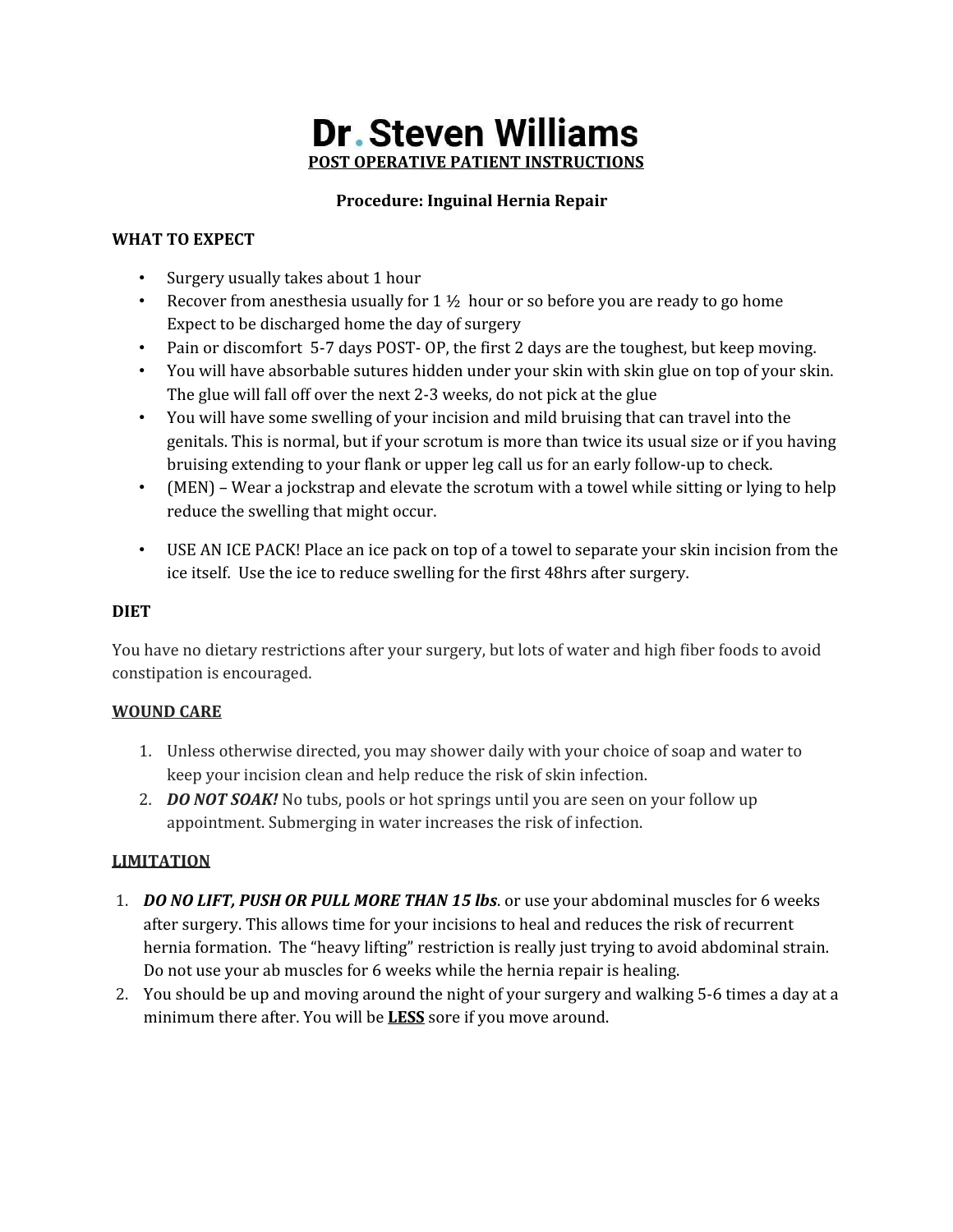#### **FOLLOW UP APPOINTMENT**

If you have not already done so, call our office (208) 321-4790 and schedule a post operative visit for 2 weeks after your surgery.

#### **WHEN TO CALL**

- Fever: Temperature greater than 101**°F**
- Uncontrolled pain
- No bowel movement in 3 days
- Shortness of breath New Onset and severe call 911
- Chest Pressure or pain- New Onset and severe call 911
- Lower leg swelling
- Persistent Nausea
- Extreme bruising or swelling around the incision
- If you have other questions or concerns **PAIN**
- 1. Use your prescription pain medication "narcotic" or "non-narcotic" as directed on the prescription.
- 2. DO NOT take additional Tylenol (acetaminophen) if your pain medication has Tylenol (acetaminophen) in it.
- 3. You may take ibuprofen 200 mg tablets: 600 to 800mg total (so 3 or 4 of the 200mg tablets) every 8 hours OR Aleve (Naproxen) 1 tablet every 12 hours as needed along with your narcotic pain medicine.
- 4. Use ice to decrease the swelling: Wrap a ziplock bag of ice in a cloth or towel and place it on and off your incisions every 15-30 minutes as needed for the first 2 days. It will help decrease inflammation.

### **BOWEL CARE**

- 1. Start bowel care IMMEDIATELY after surgery to prevent constipation. It is very common and is caused by the surgery, anesthesia, and especially narcotics. Listed below are different options for you that are available over the counter at your local pharmacy or grocery store.
- Stool Softeners (colace & docusate calcium) soften the stool, making it easier to pass. Stool softeners can be most effective if you drink plenty of water throughout the day.
- Laxatives: Such as Correctol, Ex-Lax, and Senokot make stool move faster through the intestines by irritating the lining of the intestines. Regular use of stimulant laxatives is NOT recommended. Stimulant laxatives change the tone and feeling in the large intestine, and you can become dependent on using laxatives all the time to have a bowel movement.
- 2. **Our recommendation to start BEFORE the day of surgery** Colace 1 capsule twice a day OR Miralax 1 scoop twice a day.
- 3. **Our recommendation if you have not had a bowel movement in 1 day after surgery** Increase Miralax to 2 scoops twice a day and consider adding another agent.